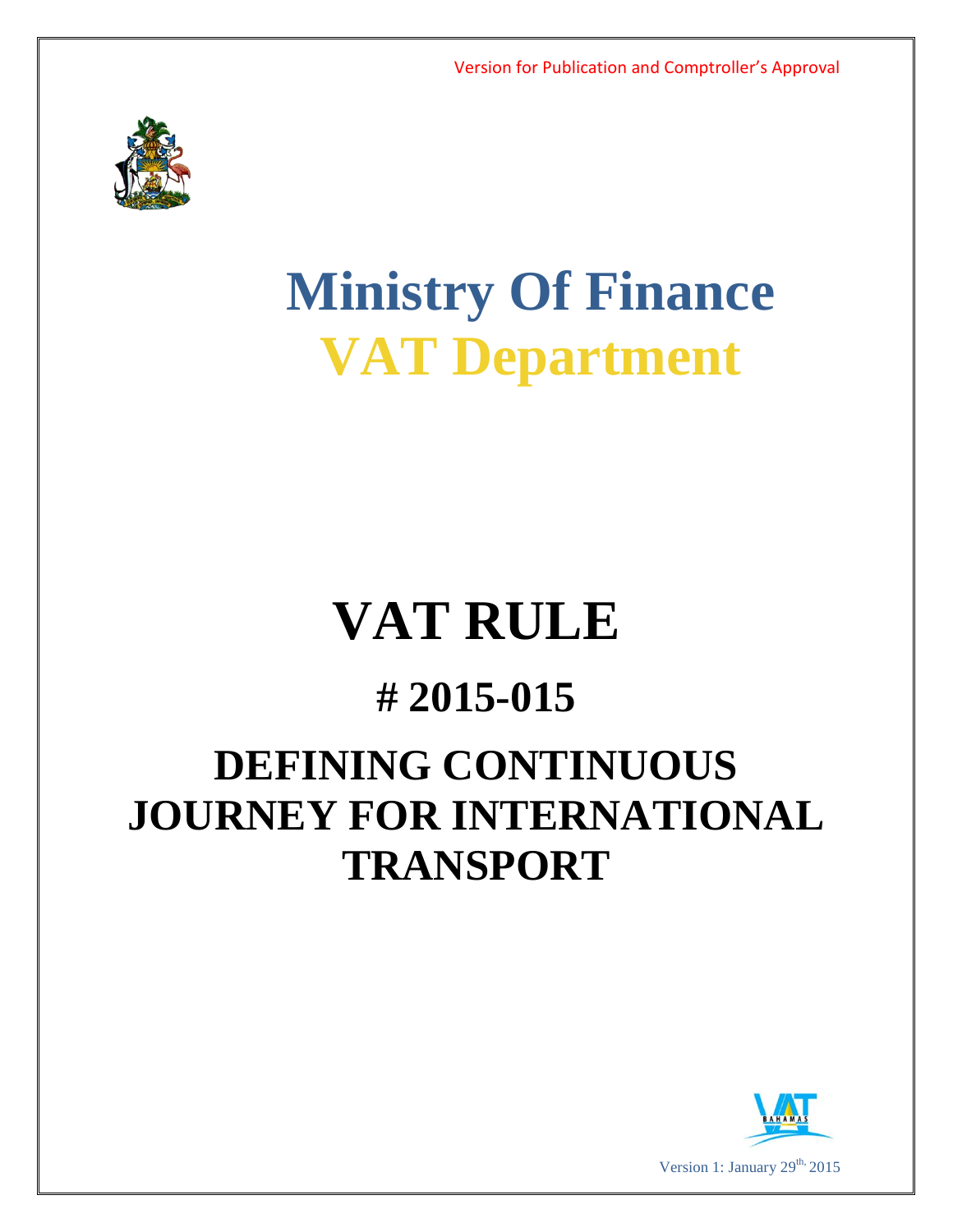#### **A. Authority**

This Rule is made under section 17 of the Value Added Act, 2014.

#### **B. Legislation**

All legislative references are to the Value Added Tax Act, 2014 and/or the Value Added Tax Regulations 2014, unless otherwise stated.

#### **C. This Rule applies in respect of:**

Regulation 15 (4) with respect to the definition of a continuous journey for the purpose of international transport.

#### **D. Application of Rule**

To provide clarification on what defines a continuous journey in a situation where a single itinerary includes a combination of domestic and international travels, and to determine whether a different VAT treatment should be given to each leg of the journey. This Rule outlines the requirements of obtaining a zero rating under regulation 15 (4) for the entirety of an international journey where there is one or more domestic transportation elements.

#### **F. Comptroller's Rule**

1. For the purposes of this rule, an international journey is considered a trip that originates outside The Bahamas and terminates inside The Bahamas or that terminates outside The Bahamas from a point of departure inside The Bahamas.